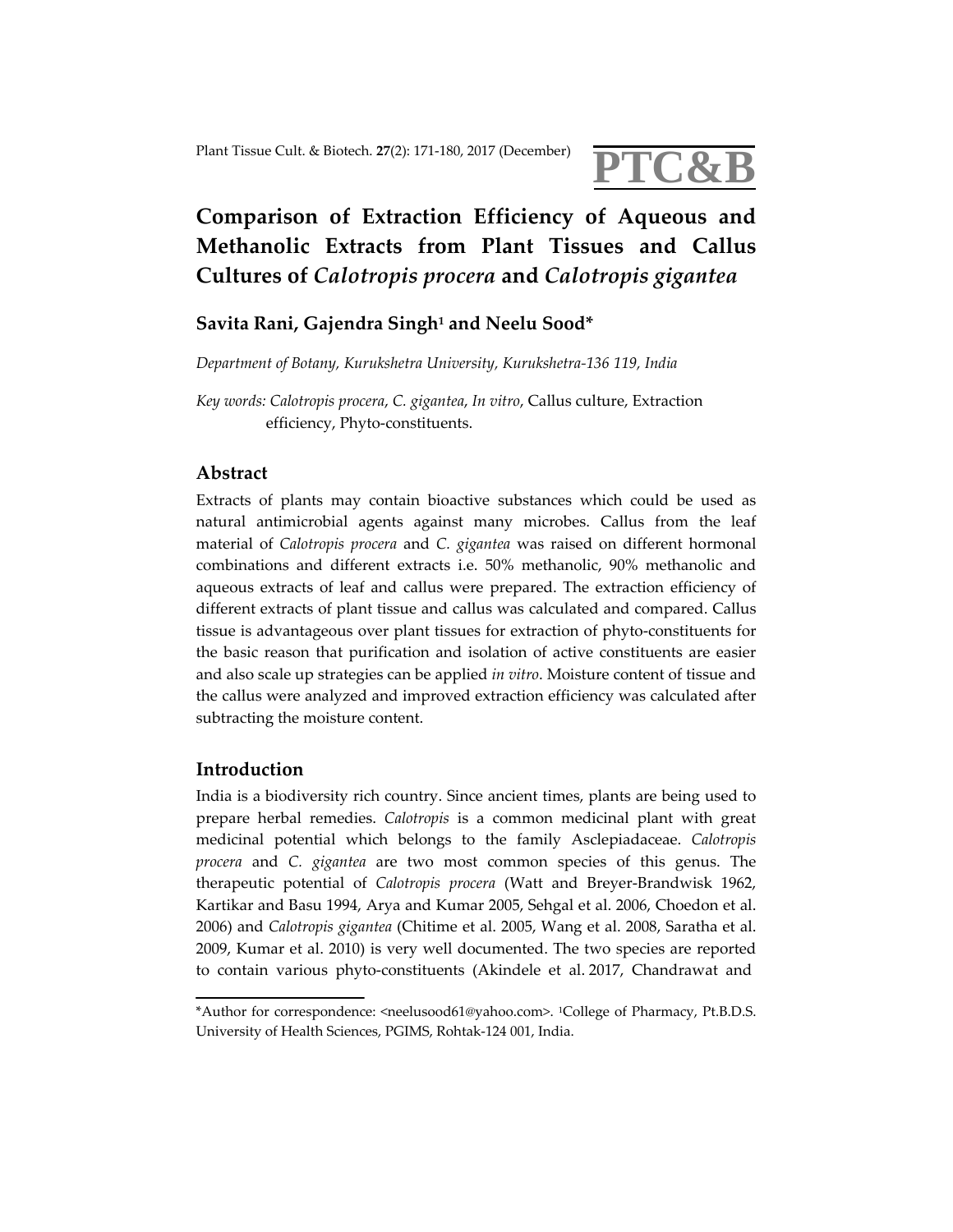Sharma 2015, Shetty et al. 2015, Verma 2014, Meena et al. 2012, Agarwal et al. 2011) in all plant parts but little work has been done on phytochemical screening of the calli of *Calotropis procera* and *C. gigantea*. Callus is a potent source of phyto‐ constituents because laticiferous cell differentiation is minimal at this stage which is an interfering factor in plant based extractions. Callus culture can be advantageous over various plant tissues for phyto‐constituent extractions. Callus cells have the advantage that cells with or without laticiferous tissue can be differentiated *in vitro*. The presence of latex causes contamination of certain unwanted compounds into pure phyto‐constituents. This further leads to use of stringent purification techniques. Moreover, the differentiation of laticiferous cells can be regulated at will *in vitro* (Datta and De 1985). Additionally, literature is silent on the extraction efficiency of the plants which is a crucial step for plant based extractions. The moisture analysis is another important factor which is generally ignored. The present study deals with the comparison of extraction efficiency of tissue and callus extracts and standardization of most efficacious combination for callus culture of *Calotropis gigantea* (KUK/BOT/IPS‐20) and *C. procera* (KUK/BOT/IPS‐21)*.* Aqueous and methanolic extractions were done for both the species and their moisture content was analyzed. Extraction efficiency was quantified and compared in both the species.

#### **Materials and Methods**

Leaves of *Calotropis procera* and *C. gigantea* were collected and washed thoroughly with running tap water and then with double distilled water. Ramenta from leaves were removed with cotton swab to avoid any contamination. Leaves were first air dried and then oven dried at 60ºC for 12 hrs. Dried tissues were powdered in a grinder and kept in air tight polythene bags.

To minimize the error and to calculate the extraction efficiency of the plant material, moisture content was determined using moisture balance (AND, MX‐ 50). Observed moisture content has been shown in Table 2.

For Soxhlet extraction, tissue was wrapped in filter paper of high porosity.

To make the aqueous extract of the plant,  $5 g$  of powdered material was mixed in 100 ml of distilled water and was stirred on a magnetic stirrer for 3 hrs. The extract was filtered and the residue was again mixed in 100 ml. of distilled water. The extraction process was performed repeating 3 cycles and about 300 ml of extract was formed.

To make 50% methanolic extract, 2 g of powdered sample were mixed with 150 ml of 50% methanol and extracted using Soxhlet apparatus at 70ºC for 50 hrs.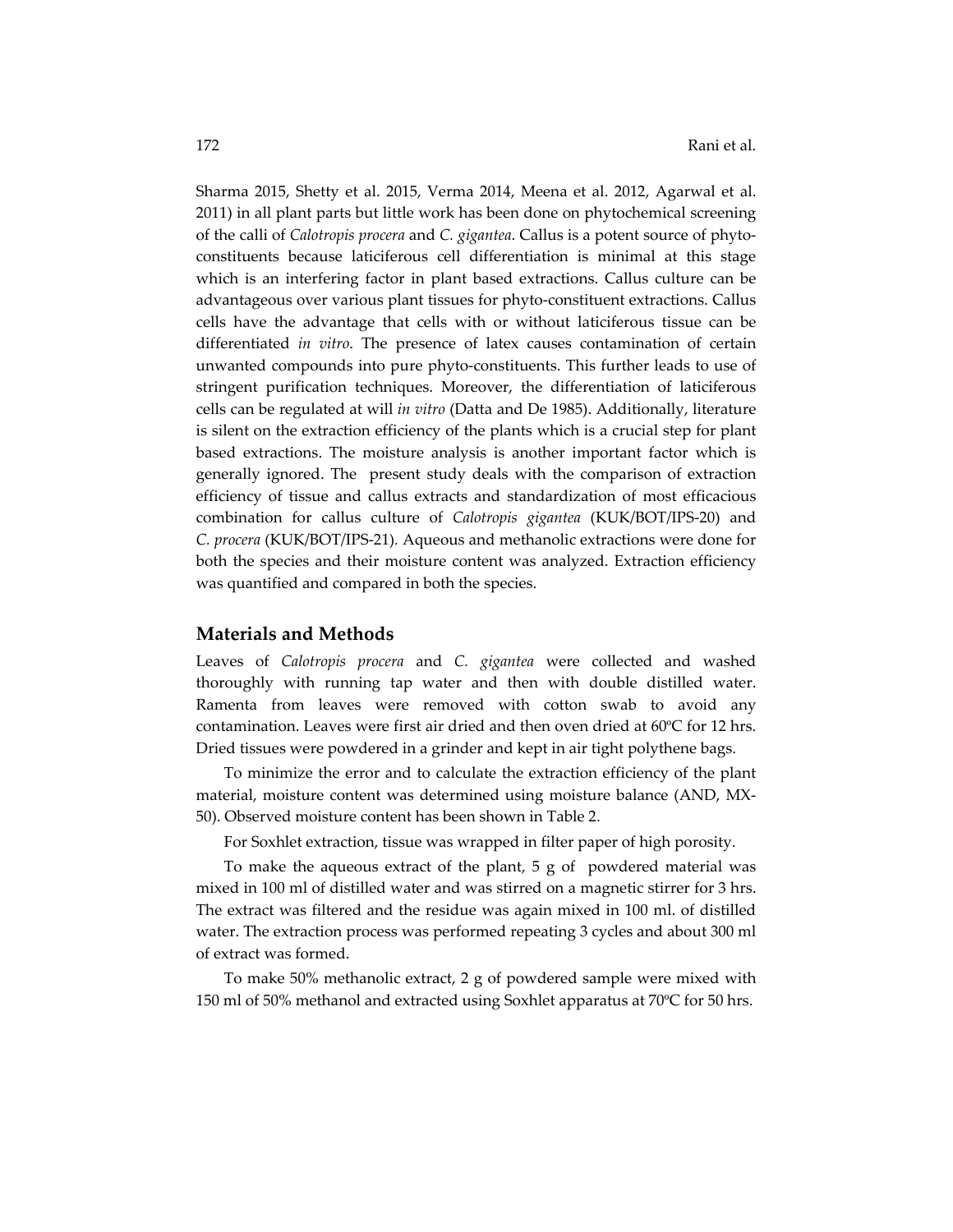To make 90% methanolic extract, 2 g of powdered sample were mixed with 150 ml of 90% methanol and extracted using Soxhlet extractor at 70ºC for 50 hrs.

The two species of *Calotropis* i.e. *Calotropis procera* and *C. gigantea* were obtained from the Horticultural Training Institute, Uchani, Karnal, Haryana. The *in vitro* cultures of these species were established using only the young leaves of the plants.

Fully expanded leaves (3rd leaf from top) and juvenile unexpanded leaves were collected from healthy and disease-free plants. The explants were washed thoroughly in tap water and ramenta (hairy growth) was removed with the help of fine brush without damaging the tissue. Sterilization was done in two steps: pre‐ and post sterilization. Pre sterilization was done outside the laminar air flow chamber and post sterilization was done inside the chamber. Explants were washed with a liquid detergent (Teepol) (1%) for 10 min followed by thorough washing under running tap water for  $5 - 10$  min to remove any residue of the Teepol. These explants were then given different treatments before inoculation to minimize contamination in the culture. Sizing of explants  $(1 - 2 \text{ cm})$  was done under a laminar air flow chamber and those were finally inoculated to indifferent media. Juvenile leaves were inoculated without sizing.

The tissue culture experiment was performed using MS basal medium. The MS was supplemented with different concentration**s** of growth regulators, namely NAA, BAP, Kn, 2,4‐D, IAA and their combinations as specified in Table 1.

Out of all these 13 combinations (MS<sub>0</sub> - MS<sub>12</sub>), MS<sub>8</sub> i.e. MS<sub>0</sub> + NAA (2.5 mg/l) + Kn (2.5 mg/l) [coded as conc. A] and MS<sub>11</sub> i.e. MS<sub>0</sub> + NAA (5 mg/l) + Kn (2.5 mg/l) [coded as conc. B] were found to be the best combinations for callus induction for both *Calotropis procera* and *C. gigantea.* Calli were raised in bulk using these combinations and extraction was done through Soxhlation.

Cultures were maintained at  $25 \pm 2$ °C and provided with 16 hrs of photoperiod (3000 lux intensity).

To prepare the 50 and 90% methanolic extracts of callus, the leaf callus was picked from the medium and washed with double distilled water to remove the traces of the media. The fresh weight of the callus was taken and then it was oven dried overnight at 50ºC. After taking the dry weight, the moisture content was determined using moisture balance shown in Table 3. The dried callus was wrapped in filter paper of high porosity and extracted with 150 ml of 50 and 90% methanol, respectively using Soxhlet apparatus at 70ºC for 50 hrs.

To prepare the aqueous extracts of callus, the leaf callus was picked from the medium and washed with double distilled water. The fresh weight of the callus was determined and it was crushed in double distilled water using pestle and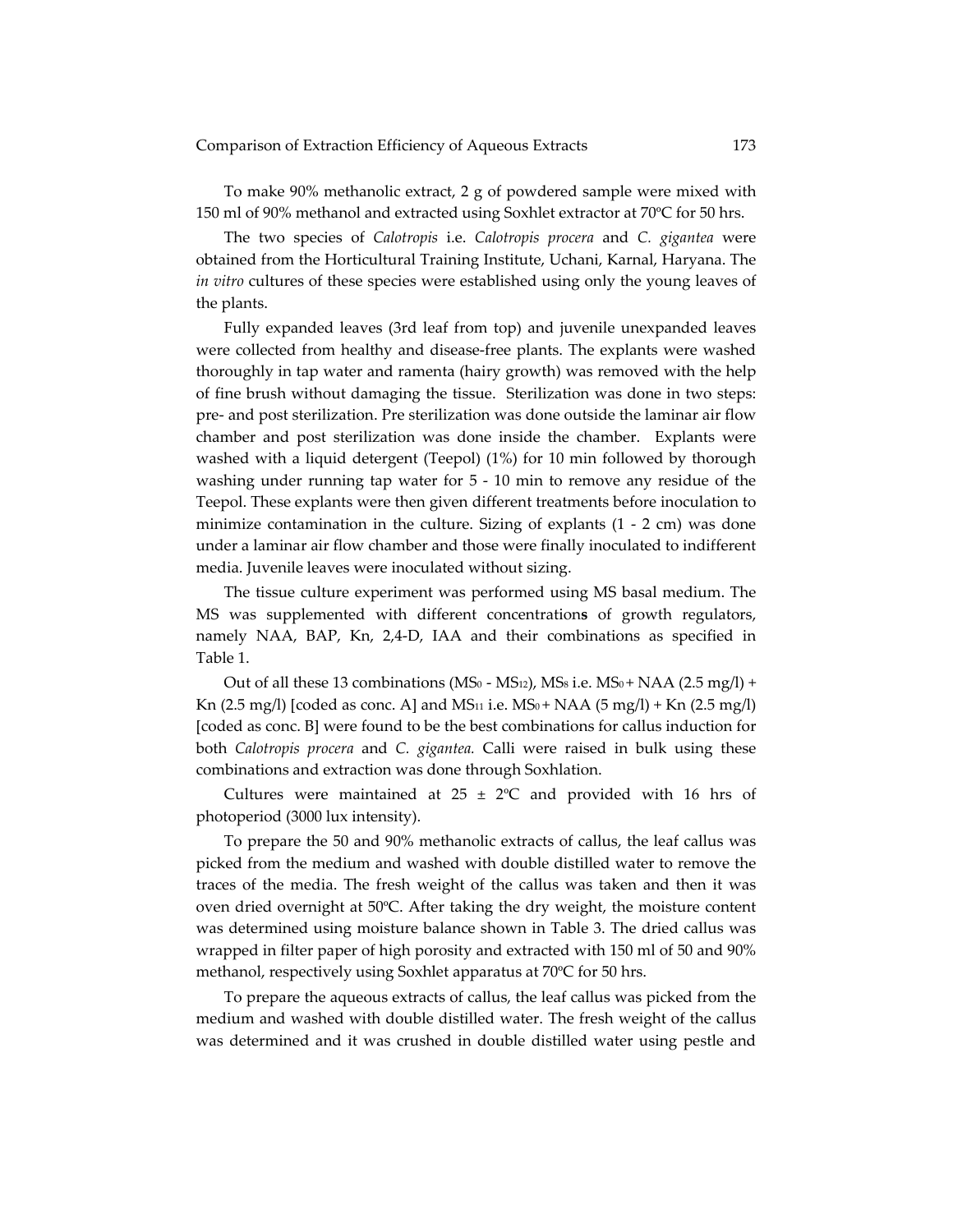mortar and raised to 100 ml. The weight and moisture content of the callus have been shown in Table 3.

Results of the experiments were analyzed using one way ANOVA (Tables 2, 3). It was found useful for determining whether there is a significant difference between the type of extraction solvent used for extraction of secondary metabolites and the value of extraction efficiency based on the type of species. SPSS (ver. 24, Chicago (IL) USA) was used for statistical analysis.

#### **Results and Discussion**

The extraction efficiency of leaf and callus of both the species i.e. *Calotropis procera* and *C. gigantea* was calculated (Tables 2 and 3). The comparison of the extraction efficiency of leaf and callus extract has been represented by the graphs (Figs 7, 8).

The extraction efficiency of the aqueous extracts of leaf of *Calotropis gigantea* was found to be maximum (6.65  $\pm$  0.034%), followed by 90% methanolic extracts of leaf of *Calotropis procera* (4.85 ± 0.033%). The extraction efficiency was observed to be the minimum in aqueous extracts of *Calotropis procera.* The initial weight of dried sample, moisture content, weight of extract, initial extraction efficiency and final extraction efficiency of all the aqueous, 50 and 90% methanolic extracts of *C. procera* and *C. gigantea* have been compiled.

The extraction efficiency of 90% methanolic extracts of callus of *Calotropis gigantea* (on conc. B) was found to be maximum  $(43.86 \pm 0.03\%)$  followed by 90% methanolic extracts of *Calotropis procera* (23.86 ± 0.03%) at concentration B. It was observed to be the minimum in aqueous extracts of *Calotropis procera* and *C. gigantea* on both A and B concentrations (less than 1%). The initial weight of dried sample, moisture content, weight of extract, initial extraction efficiency and final extraction efficiency of all the aqueous, 50% methanolic extracts and 90% methanolic extracts of *Calotropis procera* and *C. gigantea* on both A and B concentrations have been compiled in Table 3.

Extraction efficiency of methanolic extracts was found to be more than aqueous extracts. In both *Calotropis procera* and *C. gigantea,* concentration A i.e.  $MS_0 + NAA$  (2.5 mg/l) + Kn (2.5 mg/l) showed higher extraction efficiency in 50% methanolic extracts but it was the highest in 90% methanolic extracts in case of B concentration i.e.,  $MS_0 + NAA(5 mg/l) + Kn (2.5 mg/l)$  for both the species.

Present results have also revealed that analyzing moisture content before the tissue/callus extraction is an important and significant step in plant based extractions. Tables 2 and 3 clearly indicate that 2 - 10% moisture content still remained in the tissue and callus even after drying it.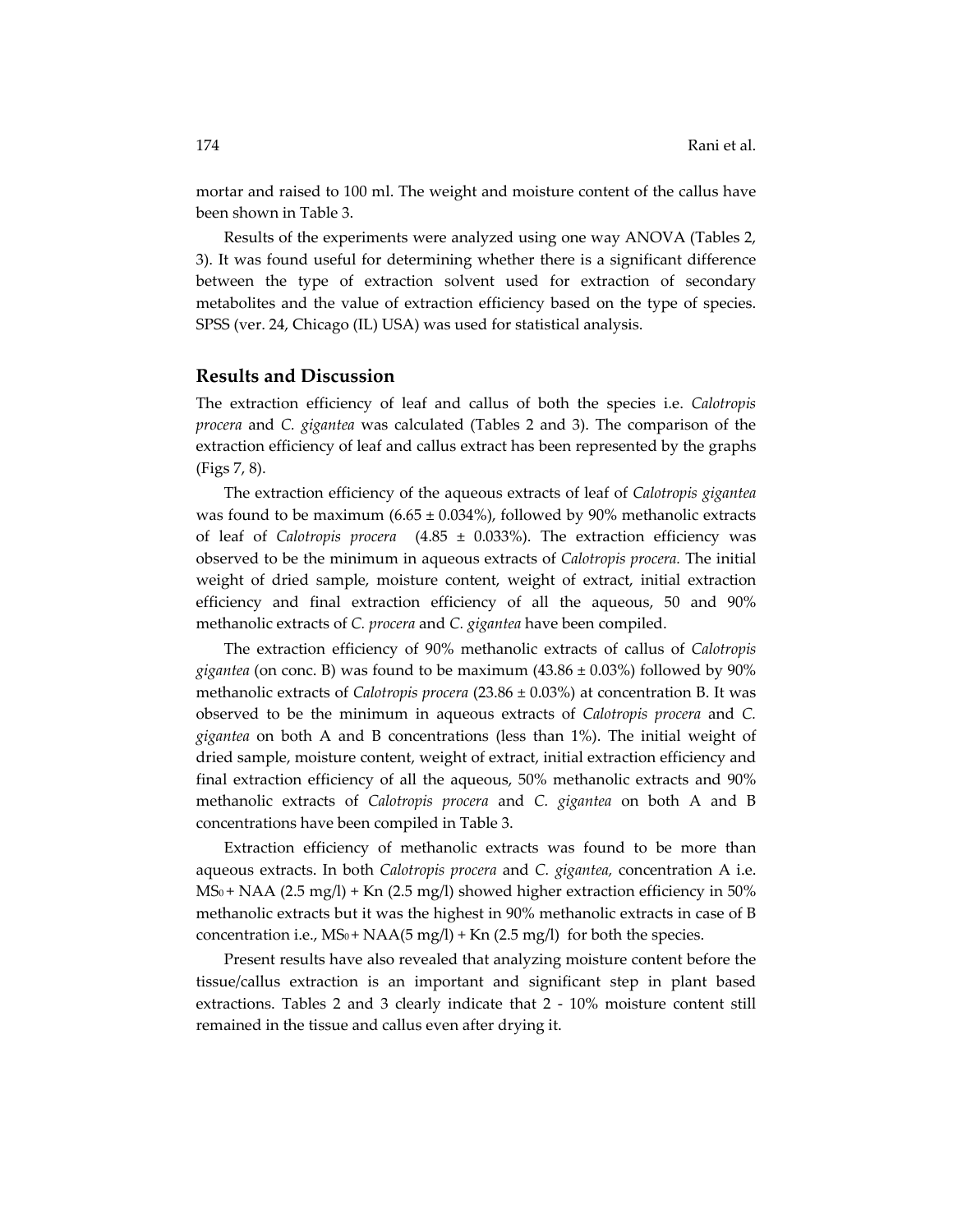| Sr.<br>No.     | Type of<br>medium | Hormonal<br>combination                                 | Intensity<br>of callus | Type of<br>callus                           |
|----------------|-------------------|---------------------------------------------------------|------------------------|---------------------------------------------|
| $\mathbf{1}$   | MS <sub>0</sub>   | MS basal                                                |                        | Explant discoloration                       |
| 2              | MS <sub>1</sub>   | $MS_0 + IAA (2 mg/l)$                                   |                        | Explant discoloration                       |
| 3              | MS <sub>2</sub>   | $MS_0 + 2,4-D$ (2 mg/l)                                 | $^{+}$                 | Creamy, slow<br>growing callus              |
| $\overline{4}$ | MS <sub>3</sub>   | $MS_0 + 2.4 - D (6 mg/l)$                               | $^{++}$                | Creamy, slow<br>growing callus              |
| 5              | MS <sub>4</sub>   | $MS_0 + IAA (2 mg/l) + 2, 4-D$<br>$(2 \text{ mg/l})$    |                        | Explant discoloration                       |
| 6              | MS <sub>5</sub>   | $MS0+2,4-D (5 mg/l)+Kn$<br>$(2 \text{ mg/l})$           | $\overline{+}$         | Creamy, slow<br>growing callus              |
| 7              | MS <sub>6</sub>   | $MS_0 + NAA (2.5 mg/l)$                                 | $\qquad \qquad +$      | Creamy, green,<br>profuse, friable callus   |
| 8              | MS <sub>7</sub>   | $MS_0 + NAA$ (5 mg/l)                                   | $^{++}$                | Creamy, green,<br>profuse, friable callus   |
| 9              | $MS_8$            | $MS_0 + NAA (2.5 mg/l) + Kn$<br>$(2.5 \,\mathrm{mg/l})$ | $^{+++}$               | Creamy, green,<br>profuse, friable callus   |
| 10             | MS <sub>9</sub>   | $MS0+NAA(2.5mg/l)+Kn$<br>$(1.25 \text{ mg/l})$          | $^{+++}$               | Creamy, green,<br>profuse, friable callus   |
| 11             | $MS_{10}$         | $MS_0 + NAA (2.5 mg/l) + Kn$<br>$(1.75 \text{ mg/l})$   | $^{+++}$               | Creamy, green,<br>profuse, friable callus   |
| 12             | MS <sub>11</sub>  | $MS_0 + NAA (5 mg/l) + Kn$<br>$(2.5 \,\mathrm{mg/l})$   | $^{+++}$               | Creamy, green,<br>profuse, friable callus   |
| 13             | MS <sub>12</sub>  | $MS_0 + BAP$ (1 mg/l) + NAA<br>$(2.5 \text{ mg/l})$     | $^{+}$                 | Explant discoloration,<br>callus initiation |

**Table 1. Showing different hormonal combinations in which callus was raised, intensity of callus and the type of callus.**

On comparing the extraction efficiency of leaf and callus extracts, it was observed that callus extracts have more extractive value than leaf extracts which implies that the amount of secondary metabolites synthesized by the plant *in vitro* is more than *in vivo.* Callus extraction for phyto‐constituents and its antimicrobial activity in different plants have been reported earlier by many workers (Arafa et al. 2016, Bhagya and Chandrashekar 2013, Jadhav et al. 2013, Singh 2011) but no such work has been reported previously on *Calotropis procera* and *C. gigantea.*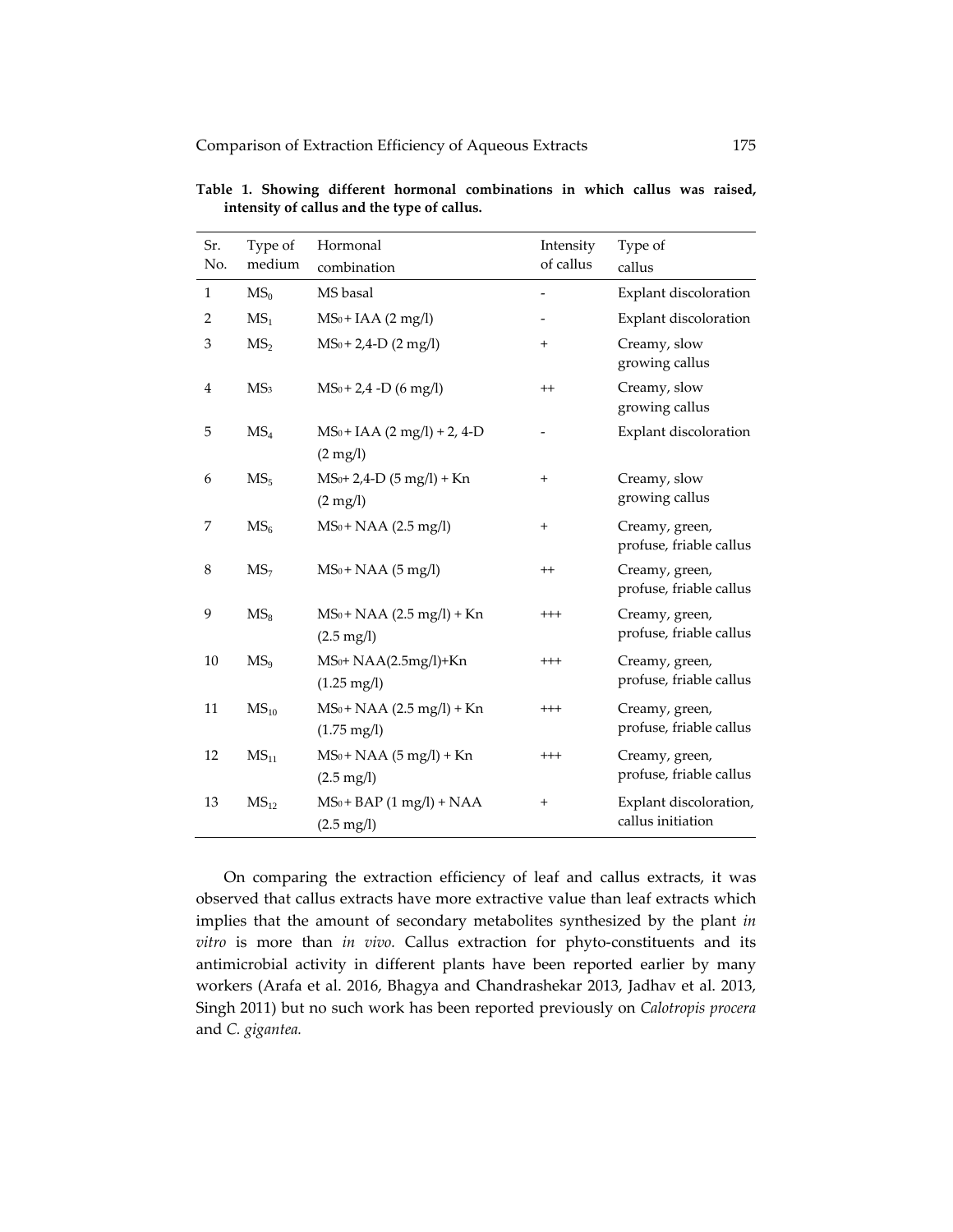| Σó | Name<br>of the<br>plant | extraction<br>Type of<br>solvent | Initial weight of<br>dried sample<br>$(8)$ * | Content*<br>Moisture | Weight of<br>extract<br>$(g)^*$                                                            | (% extraction<br>efficiency)*                                                                                              | (after subtracting moisture<br>Weight of extract/100 g Final extraction efficiency<br>content) $(^{9}_{0})^*$                                  |
|----|-------------------------|----------------------------------|----------------------------------------------|----------------------|--------------------------------------------------------------------------------------------|----------------------------------------------------------------------------------------------------------------------------|------------------------------------------------------------------------------------------------------------------------------------------------|
|    | C.P. (L)                | 50% Meth.                        |                                              |                      | $5.05 \pm 0.03$ <sup>d</sup> $0.0335 \pm 3.34$ <sup>e</sup> $1.674 \pm 0.033$ <sup>d</sup> |                                                                                                                            | $1.76 \pm 0.041$ <sup>d</sup>                                                                                                                  |
|    | C.G. (L)                | 50% Meth.                        |                                              |                      | $5.53 \pm 0.04$ $0.0287 \pm 5.14$ $1.445 \pm 0.003$                                        |                                                                                                                            | $1.52 \pm 0.027$ <sup>e</sup>                                                                                                                  |
|    | C.P. (L)                | 90% Meth.                        |                                              |                      | $5.03 \pm 0.04$ $0.0921 \pm 2.54$ $4.605 \pm 0.003$                                        |                                                                                                                            | $4.85 \pm 0.033$ <sup>b</sup>                                                                                                                  |
|    | C.G. (L)                | 90% Meth.                        |                                              | $5.57 \pm 0.03^b$    | $0.0765 \pm 3.04$                                                                          | $3.834 \pm 0.023$                                                                                                          | $4.05 \pm 0.003$                                                                                                                               |
|    | C.P. (L)                | Aq.                              |                                              |                      | $5.06 \pm 0.05$ <sup>cd</sup> $0.0561 \pm 2.54$ <sup>d</sup>                               | $1.122 \pm 0.002$ <sup>e</sup>                                                                                             | $1.18 \pm 0.001$ <sup>t</sup>                                                                                                                  |
|    | C.G. (L)                | Aq.                              |                                              | $5.58 \pm 0.05^a$    | $0.3154 \pm 4.15^a$                                                                        | $6.306 \pm 0.004$ <sup>a</sup>                                                                                             | $6.65 \pm 0.034$ <sup>a</sup>                                                                                                                  |
|    | F (ANOVA)               |                                  |                                              | 184.082              | 453.71                                                                                     | 220.91                                                                                                                     | 304.89                                                                                                                                         |
|    | LSD (P<0.05)            |                                  |                                              | 0.0613               | 0.001                                                                                      | 0.013                                                                                                                      | 0.0368                                                                                                                                         |
|    |                         |                                  |                                              |                      |                                                                                            | by the same letter are not significantly different according to DMRT , $(p \le 0.05)$ , least significant difference test. | *Each value is a mean of five replicates, ± = Standard deviation, the mean difference is significant at 0.05 level, values in columns followed |

Table 2. Showing the percentage of initial extraction efficiency, final extraction efficiency (after subtracting the moisture content of<br>leaf extracts).

176 Rani et al.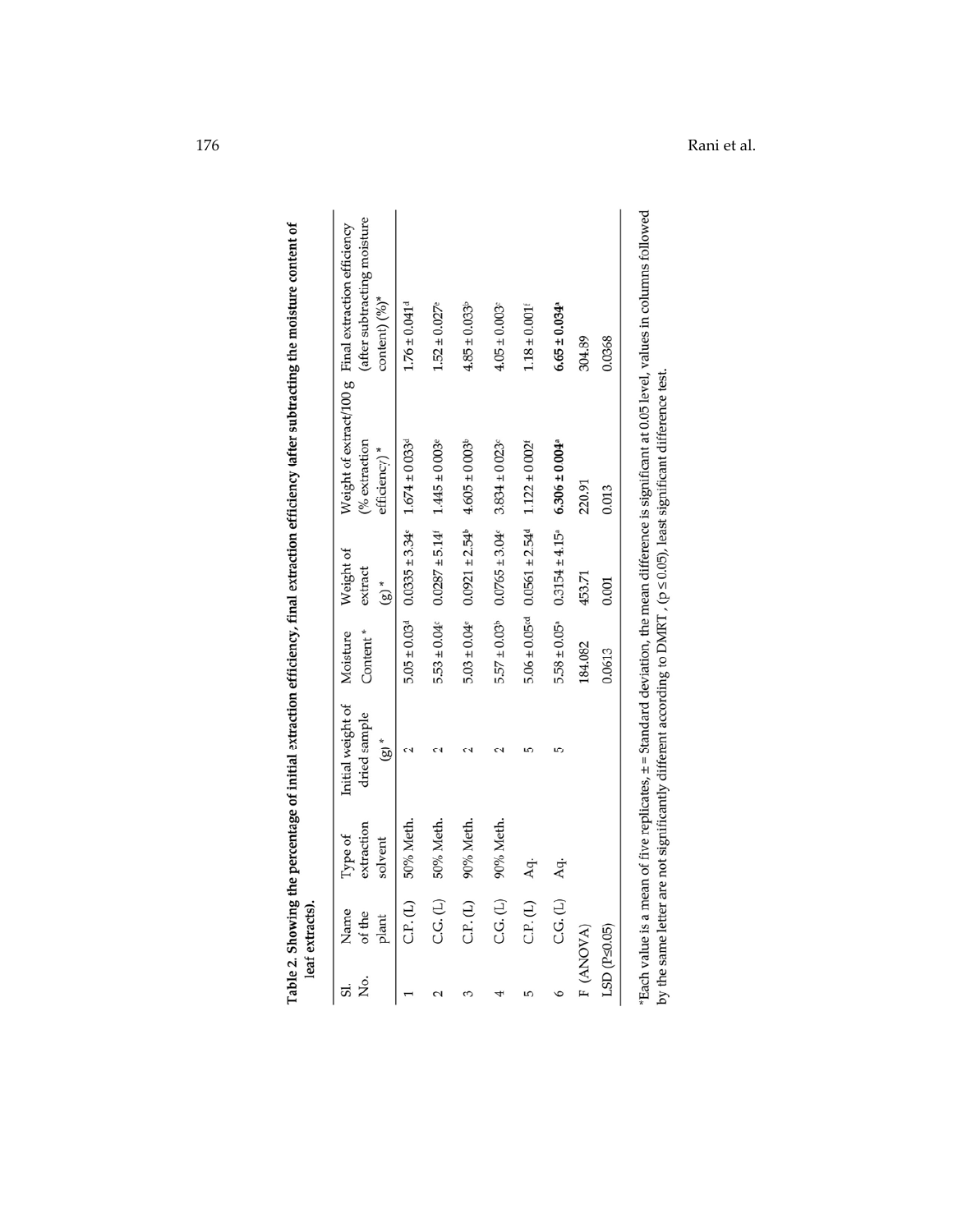| Name of                                                                        | extraction<br>Type of<br>solvent | Initial weight of Moisture<br>dried callus<br>$*$ (8) | content<br>$(0/6)^*$           | callus extract<br>Weight of<br>$\left( \text{g}\right) ^{*}$ | Weight of callus<br>extract/100 g (%<br>efficiency)*<br>extraction | subtracting moisture<br>efficiency (After<br>Final extraction<br>content)* |
|--------------------------------------------------------------------------------|----------------------------------|-------------------------------------------------------|--------------------------------|--------------------------------------------------------------|--------------------------------------------------------------------|----------------------------------------------------------------------------|
| C.P.A)                                                                         | 50% Meth.                        | $0.4237 \pm 4.188$                                    | $11.692 \pm 3.53$ <sup>d</sup> | $0.0463 \pm 2.77^d$                                          | $10.92 \pm 0.02$                                                   | $11.47 \pm 0.04$                                                           |
| C.P.(B)                                                                        |                                  | $0.4515 \pm 4.03$                                     | $10.295 \pm 3.56^{\circ}$      | $0.0565 \pm 4.204$                                           | $12.49 \pm 0.02$                                                   | $13.65 \pm 0.03$                                                           |
| C.G.(A)                                                                        |                                  | $0.4513 \pm 5.06$                                     | $14.720 \pm 0.01$ <sup>c</sup> | $0.0602 \pm 1.58$                                            | $13.33 \pm 0.02$                                                   | $13.74 \pm 0.04$                                                           |
| $\begin{array}{c} \text{C.G.B)} \\ \text{C.P.A)} \\ \text{C.P.B)} \end{array}$ |                                  | $0.7311 \pm 4.15$ <sup>e</sup>                        | $23.368 \pm 4.08^b$            | $0.0613 \pm 1.58$                                            | $8.36 \pm 0.01$ <sup>d</sup>                                       | $9.26 \pm 0.03$ <sup>d</sup>                                               |
|                                                                                |                                  | $0.4235 \pm 3.438$                                    | $11.692 \pm 5.06$ <sup>d</sup> | $0.0071 \pm 2.54$ <sup>e</sup>                               | $1.65 \pm 0.03$ <sup>e</sup>                                       | $1.75 \pm 0.03$                                                            |
|                                                                                |                                  | $0.4515 \pm 3.53$                                     | $10.295 \pm 3.67$ <sup>e</sup> | $0.0985 \pm 3.19$ <sup>b</sup>                               | $21.83 \pm 0.02^b$                                                 | $23.86 \pm 0.03$                                                           |
| C.G.(A)                                                                        |                                  | $0.4513 \pm 3.53$                                     | $14.730 \pm 0.03$              | $0.0226 \pm 4.18$                                            | $5.05 \pm 0.03$ <sup>d</sup>                                       | $5.19 \pm 0.02$ <sup>d</sup>                                               |
| C.G.(B)                                                                        |                                  | $0.7311 \pm 3.53$ <sup>e</sup>                        | $23.362 \pm 4.82^b$            | $0.2896 \pm 4.72$ <sup>a</sup>                               | $39.64 \pm 0.03$ <sup>a</sup>                                      | $43.86 \pm 0.03$ <sup>a</sup>                                              |
| C.P.A)                                                                         | Aq.                              | $2.8932 \pm 0.07$ <sup>c</sup>                        | $11.692 \pm 3.27$ <sup>d</sup> | $0.0167 \pm 4.91$ <sup>ef</sup>                              | $0.584 \pm 0.03$                                                   | $0.614 \pm 0.03$ <sup>ef</sup>                                             |
| C.P.(B)                                                                        |                                  | $1.6030 \pm 0.01$ <sup>d</sup>                        | $10.291 \pm 0.06$ <sup>e</sup> | $0.0116 \pm 1.94$ ef                                         | $0.72 \pm 0.01$ <sup>e</sup>                                       | $0.77 \pm 0.04$ e                                                          |
| C.G.(A)                                                                        |                                  | $6.2870 \pm 0.03$ <sup>b</sup>                        | $14.730 \pm 0.02$ <sup>c</sup> | $0.0311 \pm 2.58$ e                                          | $0.49 \pm 0.02$ <sup>ef</sup>                                      | $0.511 \pm 0.02$ <sup>ef</sup>                                             |
| C.G.(B)                                                                        |                                  | $7.2813 \pm 4.54$ <sup>a</sup>                        | $23.378 \pm 3.56^a$            | $0.0270 \pm 0.01$ <sup>e</sup>                               | $0.37 \pm 0.01$ <sup>f</sup>                                       | $0.40 \pm 0.01$ <sup>f</sup>                                               |
| (ANOVA)                                                                        |                                  | 448.87                                                | 763.78                         | 950.44                                                       | 1174.55                                                            | 880.64                                                                     |
| $SD(p \le 0.05)$                                                               |                                  | 0.0032                                                | 0.0173                         | 0.007                                                        | 0.0309                                                             | 0.0389                                                                     |

Table 3. Showing the initial weight of dried callus, weight of extract and extraction efficiency of the callus extracts.

Lact value is a incant of the protocos, 1 – organization, the mean unit clust is objeined in order to verform<br>followed by the same letter are not significantly different according to DMRT, (p ≤ 0.05), least significant dif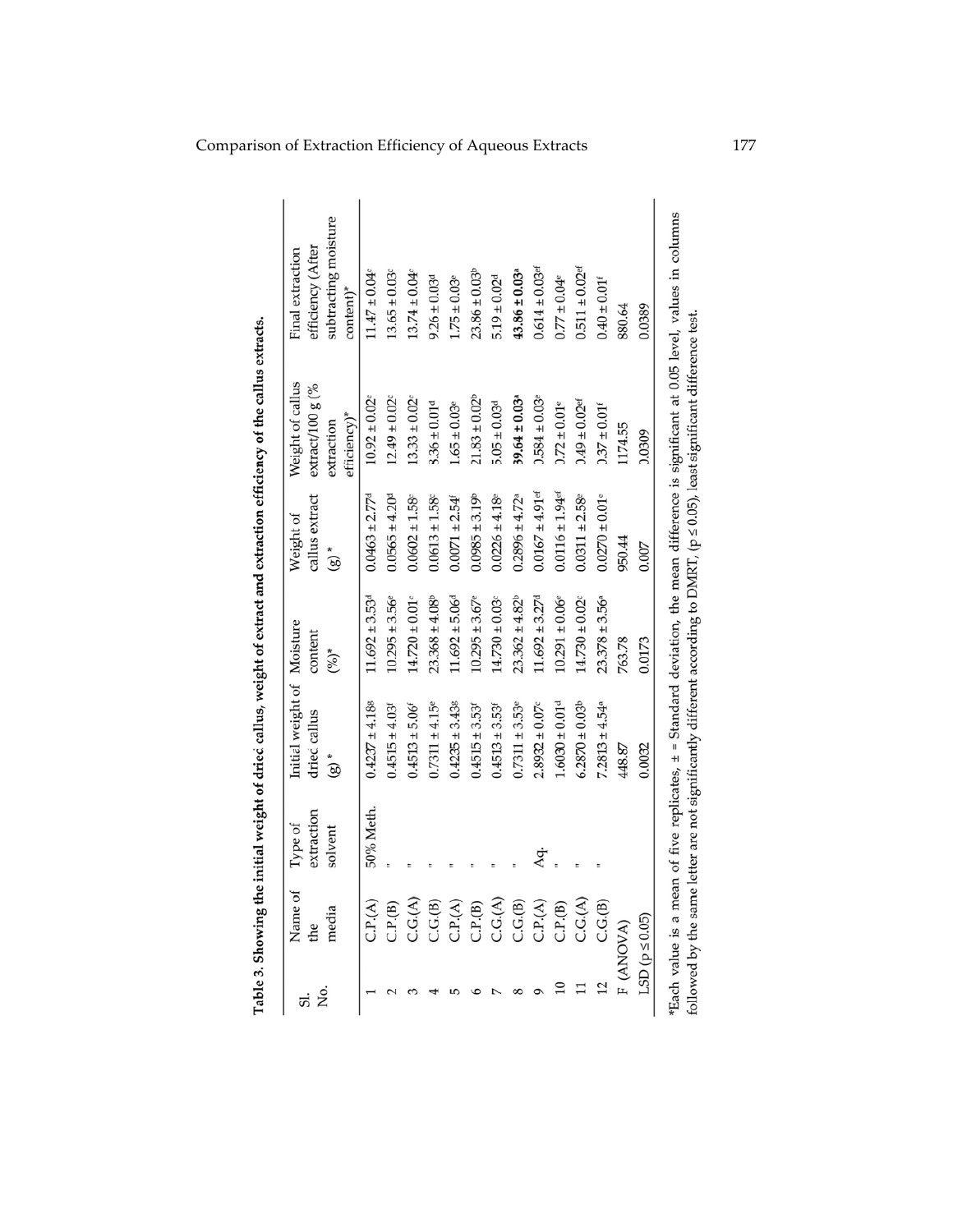

Figs 1‐6. Showing callus proliferation of *Calotropis procera* and *C. gigantea* on different media: 1. Callus initiated from juvenile leaves of *Calotropis procera* on conc. A (MS<sub>0</sub>+ NAA (2.5 mg/l) + Kn (2.5 mg/l). 2. Callus initiated from leaf segment of *Calotropis procera* on B conc. (MS<sub>0</sub> + NAA (5 mg/l) + Kn (2.5 mg/l) 3. Callus initiated from leaf segment of *Calotropis gigantea* on A concentration. 4. Callus initiated from leaf segment of *Calotropis gigantea* on B concentration. 5. Callus initiated from leaf segment of *Calotropis procera* on 2,4‐D (6 mg/l). 6. Callus initiated from leaf segment of *Calotropis gigantea* on 2,4 ‐D (6 mg/l).



Fig. 7. Showing the comparison of extraction efficiency of different extracts of leaf and callus of *Calotropis procera*.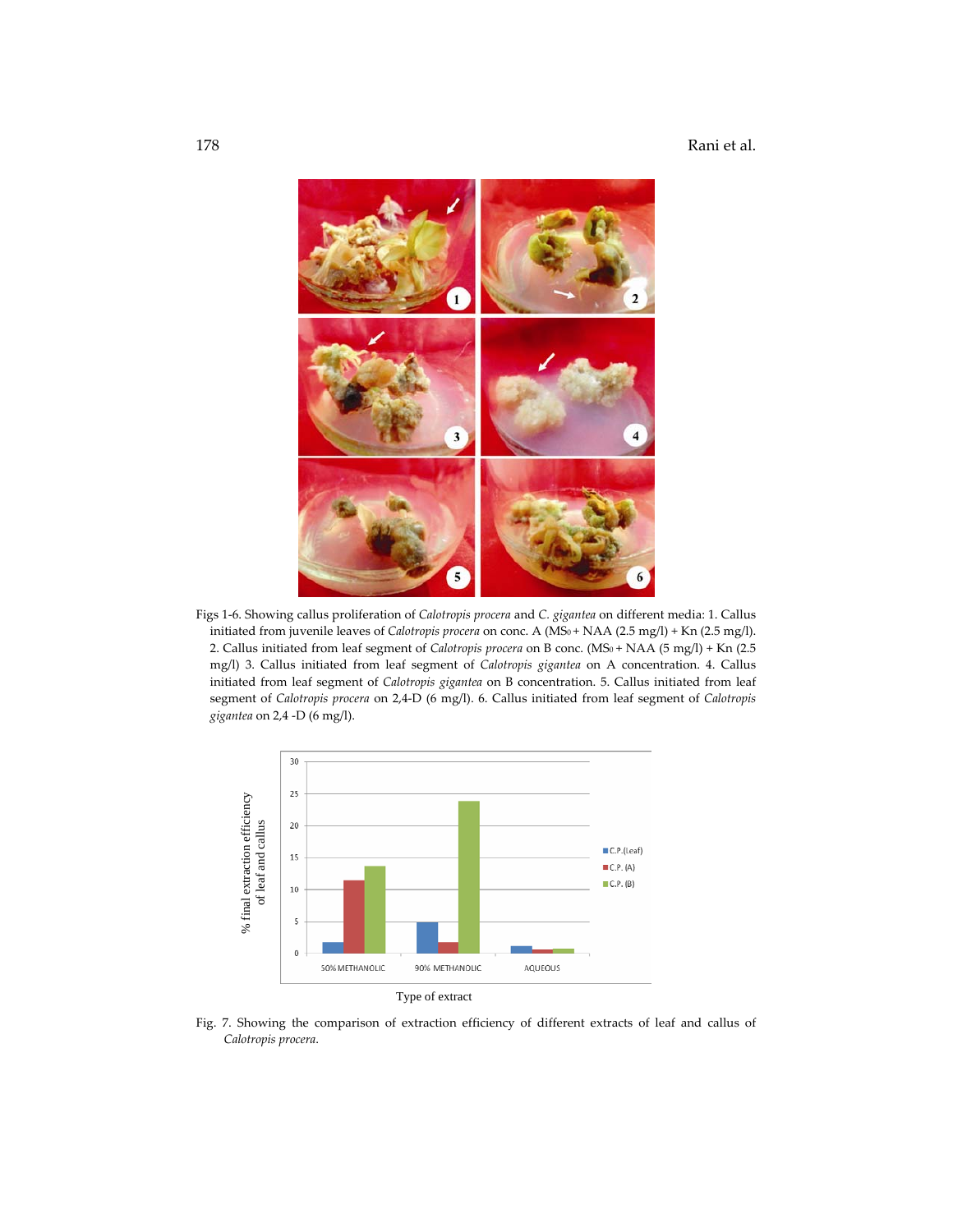

Fig. 8. Showing the comparison of extraction efficiency of different extracts of leaf and callus of *Calotropis gigantea*.

Callus cells are easily dissociable as they lack heavy cell wall depositions. In comparison, cell to cell compaction is very high in intact tissues and tissue dissociation requires treatment with a lot of mechanical and chemical tissue maceration methods. In our experimental observations, comparison between plant tissue and callus tissue showed a very significant increase in extraction efficiency. The type of tissue was found to be the governing factor of the above said parameters. The present study strengthens the fact that calculation and deduction of moisture content is important in extraction to enhance its extraction efficiency to a measurable extent.

#### **References**

- **Agarwal A, Singh N, Kannojia P** and **Garg VK** (2011) Pharmacological aspects of *Calotropis gigantea* on various health problems: A Review. IJAPR **2**(12): 613‐620.
- **Akindele PO, Fatunla OA, Ibrahim KA** and **Afolayan CO** (2017) Antibacterial and phytochemical screening of *calotropis procera* leaf extracts against vancomycin and methicillin resistant bacterial isolated from wound samples in hospital patients. J. Altern. Complement Med*.* **2**(1): 1‐14.
- **Arafa NM, Mohamed SS** and **Aly UI** (2016) *In vitro* antimicrobial activity of carrot callus extracts as affected by tyrosine and tryptophan precursor. Int. J. Pharm. Tech. Res*.* **9**(9): 121‐129.
- **Arya S** and **Kumar V** (2005) Anti‐ inflammatory efficacy of extracts latex of *Calotropis procera* against different mediators of inflammation. Mediat. Inflamm*.* **4**: 228‐ 232.
- **Bhagya N** and **Chandrashekar KR** (2013) Evaluation of plant and callus extracts of *Justicia gendarussa* Burm. F. for phytochemical and antioxidant activity. IJPPS. **5**(2): 82‐85.